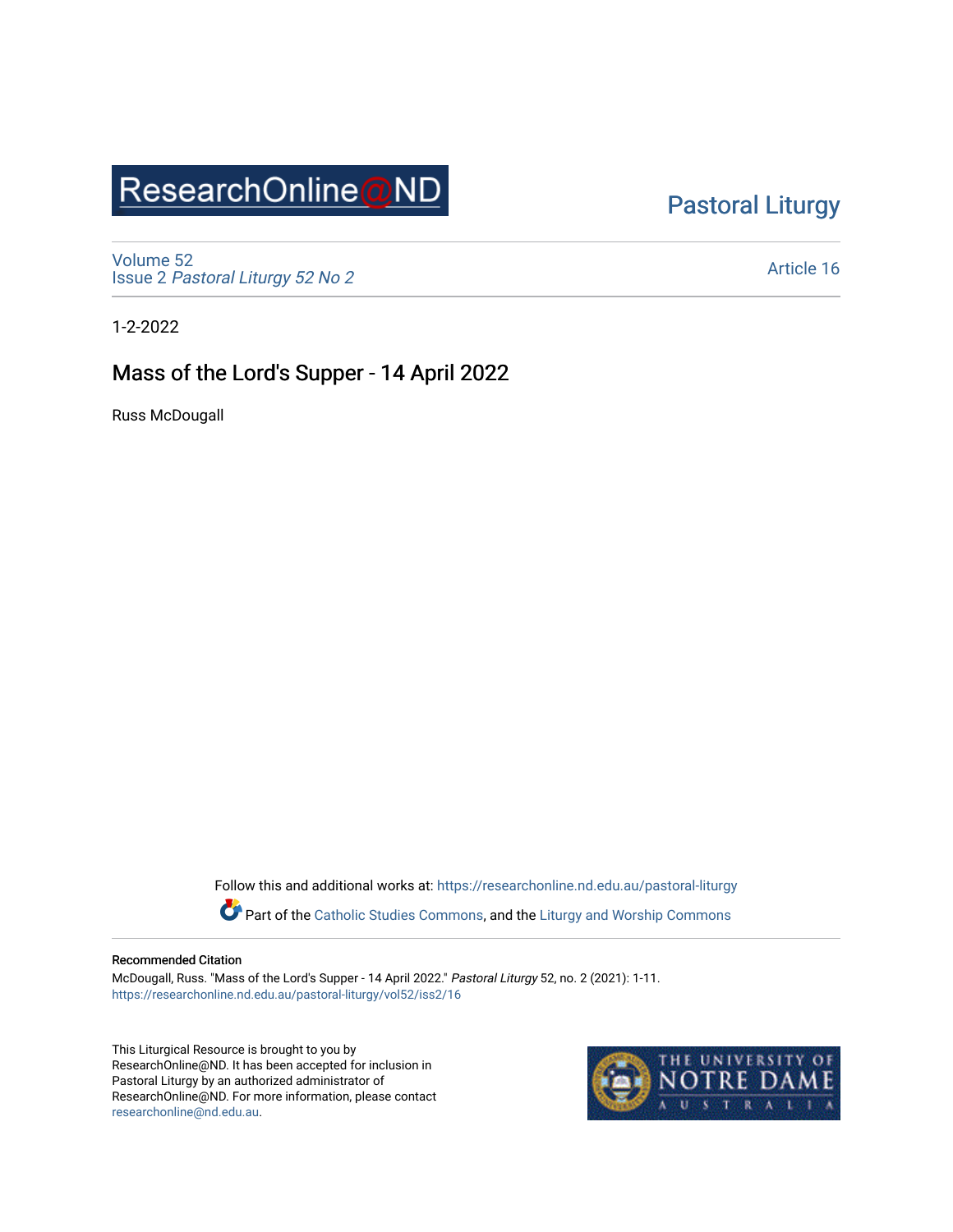

# **14 April 2022**

## Mass of the Lord's Supper

Reflection by Russ McDougall

### **RITE FOR RECEIVING THE HOLY OILS**

### **The Evening Mass of the Lord's Supper on Holy Thursday**

### **Preparation**

In the sanctuary or near the baptismal font should be a place visible to those assembled where the Holy Oils will be placed.

- 1. The oils ideally should be in containers that allow the Holy Oil to be seen. The quality of the container should speak of the importance of the contents.
- 2. Each Oil should have a suitable coloured ribbon or marker to identify it.
- 3. The Holy Oils should be carried one by one to the sanctuary by members of the parish community.

### **The Rite for the Procession of the Holy Oils**

### **Commentator:**

United with all the faithful of our diocese the Archbishop/Bishop blessed and consecrated the holy chrism and blessed the oils for use in the celebration of Sacraments throughout the year.

On this night, Holy Thursday, before we celebrate the Eucharist, we will receive these holy oils as a symbolic reminder of our unity with the bishop and all the faithful of our diocese at the beginning of the Easter Triduum.

*Soft music as all the containers of oil are carried one by one to the sanctuary by members of the parish community.* 

### **The Oil of the Sick**

### **Commentator:**

The container with the **red ribbon** contains the **oil of the sick.** It is carried by N……… representing those in our parish community who are sick or elderly.

Behold the oil of the sick blessed by our Bishop and sent to us to be used to celebrate Christ's healing power and consolation to those sick in mind and spirit.

*Container of oil is held high and then placed on the stand* 

**ALL:** We praise and thank God for the oil of the sick.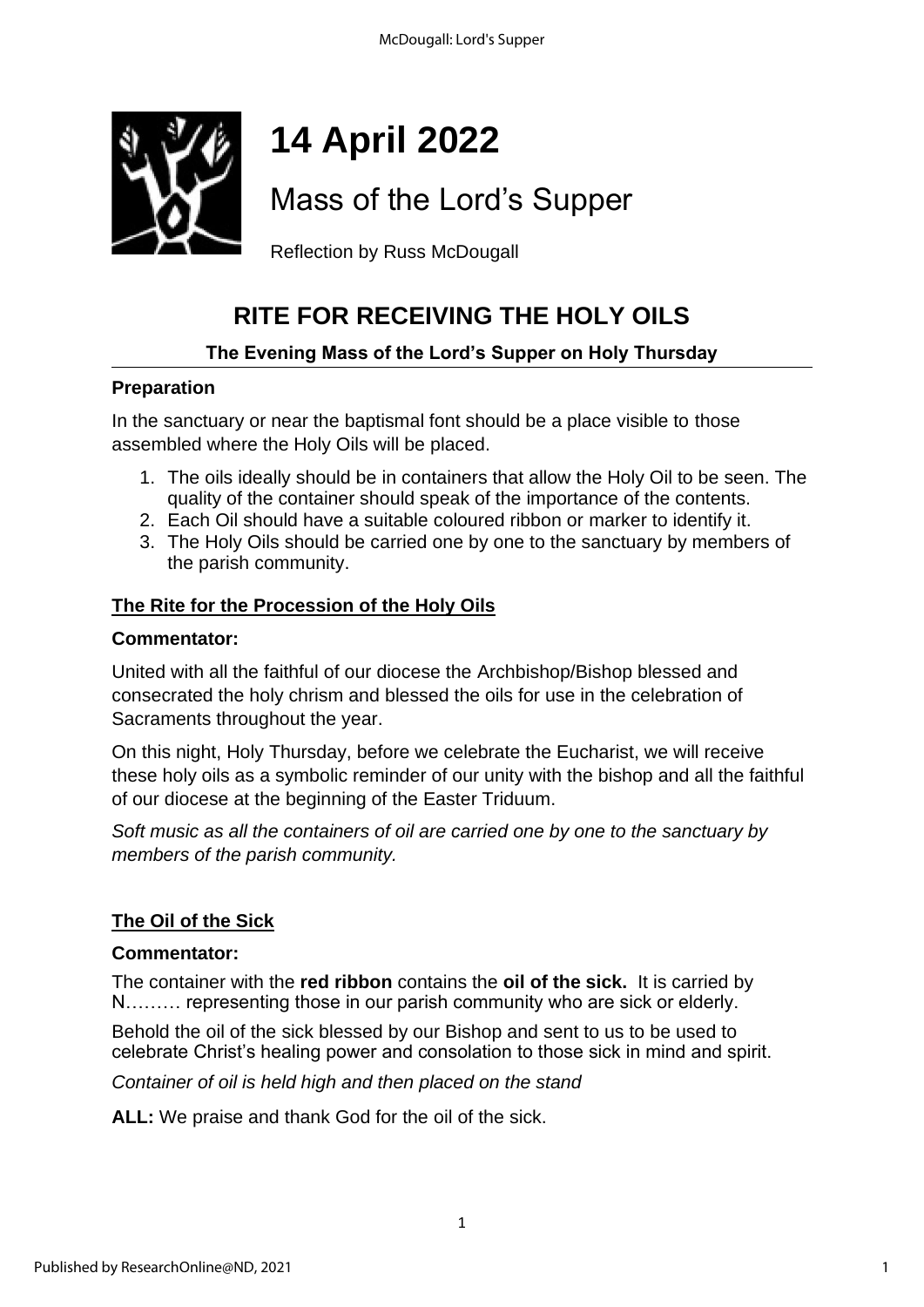### **The Oil of Catechumens**

### **Commentator:**

The container with the **blue ribbon** on it contains the **oil of catechumens**. It is carried by N………….. representing those in our parish community who will receive the Sacraments of Initiation this Easter and those will be baptised throughout the year.

Behold the oil of the catechumens blessed by our Bishop and sent to us to signify Christ's strength for those preparing to accept the responsibilities of living the Christian faith through the Sacrament of Baptism.

*Container of Oil is held high and then placed on the stand* 

**ALL:** We praise and thank God for the oil of the catechumens.

### **The Sacred Oil of Chrism**

### **Commentator:**

The container with **yellow ribbon** on it contains the **sacred oil of chrism**. It is carried by N……… representing those in our parish community who will be strengthened by the Holy Spirit in the Sacrament of Confirmation this year.

Behold the sacred chrism oil mixed with sweet perfume blessed by our Bishop and sent to us a sign and source of the gift of the Holy Spirit, to confirm Christians in their likeness to Christ and encourage their witness of faith and to preserve those who are anointed with as sharers in the priesthood of Christ.

*Container of Oil is held high and then placed on the stand*

**ALL:** We praise and thank God for the oil of sacred chrism.

### **Suggested Music:**

Hymn: From 'O Redeemer'

Text: James Quinn SJ and Stephen Somerville, Tune: Christopher Willcock.

*This Rite has been adapted by Vincent Glynn from texts by Jayne Newton Ahearn from The Year of Years: The Paschal Mystery celebrated in Christian Worship. Pastoral Liturgy Publications, 1997 and the Centre for Liturgy, Archdiocese of Perth, Chrism Mass Booklet and Text, 2014.*

### **Alternative Rite for the Procession of the Oils**

*Preparations are the same as for the above but the procession with each of the containers of holy oil takes place from the back of the church to the sanctuary while the congregation sings the hymn, 'Praise our God, Creator'. Those carrying the holy oils walk down the aisle at the appropriate verse, enter the sanctuary, face the congregation and hold the oil high, then place it on the stand that has been*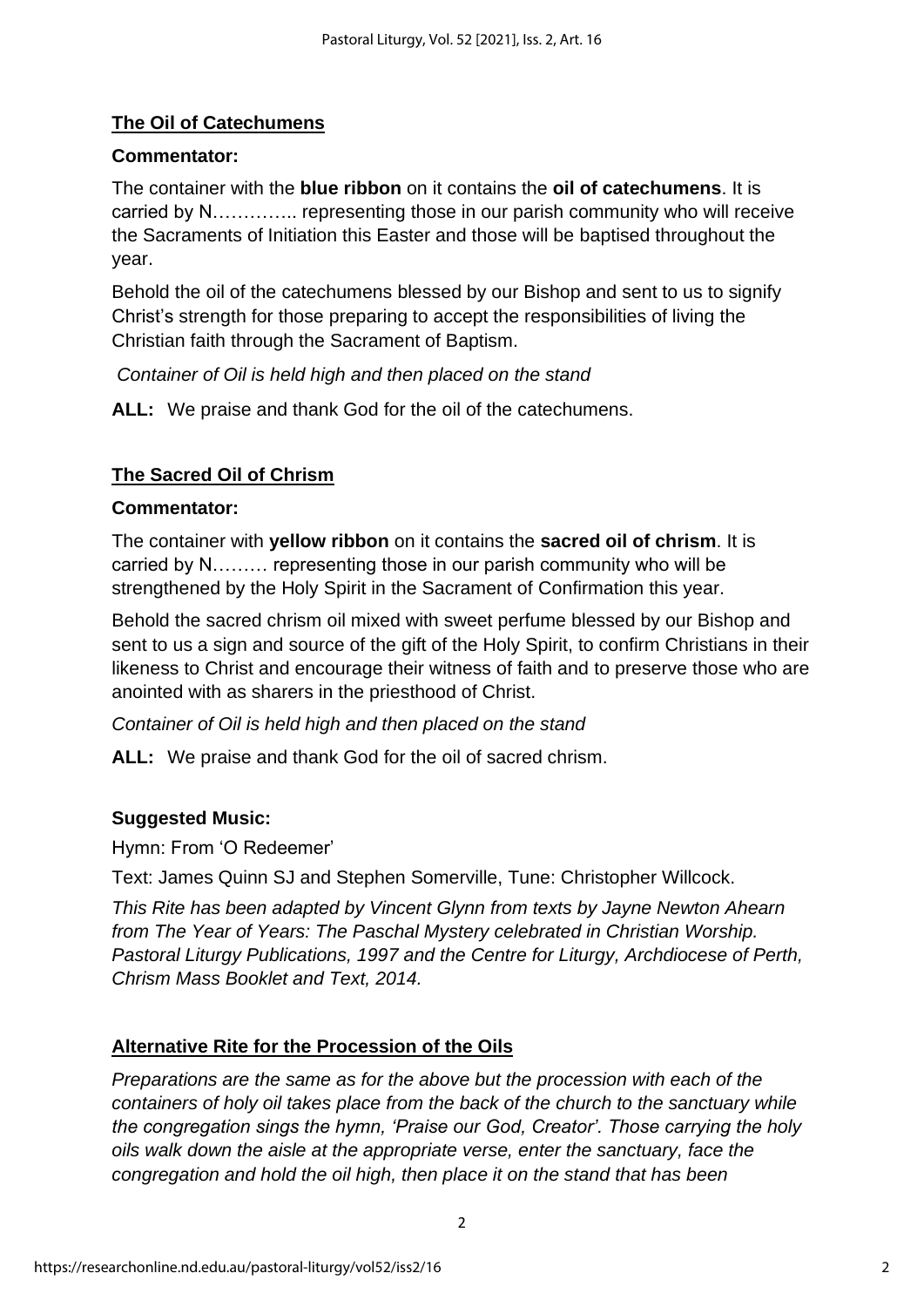*prepared. Verse one is the introduction. Verse two is for presentation of the oil of the sick. Verse three is for the presentation of oil of catechumens. Verse four is for the oil of chrism.*

3

*The music of the hymn is to the tune NOEL NOUVELET. Use the text below by Angela McCarthy with appropriate acknowledgement.*

Praise our God, Creator, Praise the Redeeming Son Praise the Holy Spirit, Triune God in one. Glory in the cross of our Lord Jesus Christ He is our salvation, we are saved and free.

From the fruit of olive trees God has given oil As with wheat and grapes in Christ we are all made well. The oil of anointing, brought to us tonight, Blessed by our (Arch) Bishop to show us God's delight.

There are those among us who seek to be baptised Strengthened on their journey ready for Easter night. Oil of catechumens, brought for us to share Blessed by our (Arch) Bishop to show God's love and care.

We bring the oil of Chrism, precious in our sight To baptise and confirm them on the night of nights Perfumed oil of chrism, blessed to sanctify Sent by our (Arch) Bishop to bless our parish life.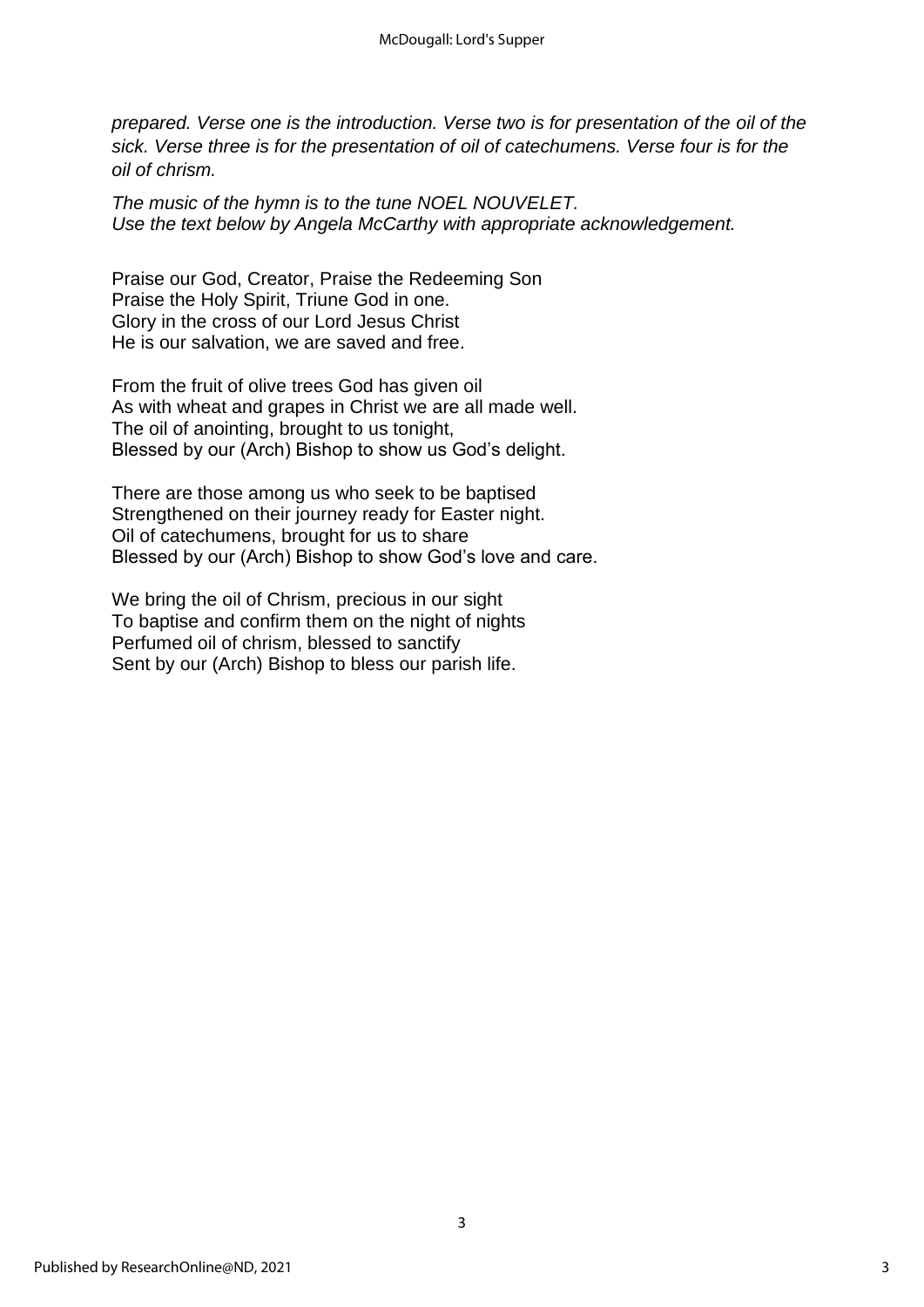### **Introduction**

Tonight we begin to remember in a powerful way the events that are central to our faith. We hear and remember the Passover of the angel of death, and Jesus bringing the New Covenant into focus through his emphasis on service.

### **Penitential Act**

Use one of the *Roman Missal* texts or this optional litany form:

Lord Jesus, you shared yourself as food for us. Lord, have mercy.

You are the Bread of Life. Christ, have mercy.

You are the Wine of Compassion. Lord, have mercy.

### **Collect**

*The oration* O God, who have called us to participate in this most sacred Supper, in which your Only Begotten Son, when about to hand himself over to death, entrusted to the Church a sacrifice new for all eternity, the banquet of his love, grant, we pray, that we may draw from so great a mystery, the fullness of charity and of life.

### *Commentary*

Our collect was newly composed for the Missal as it was revised following the Second Vatican Council. The oration inextricably links two essential strands of Eucharistic thought: that of sacrifice and of meal. The 'sacrifice new for all eternity' is understood as the very 'banquet of love'. This integration of sacrifice and meal is common throughout the General Instruction of the Roman Missal, a text composed at much the same time. The setting of the collect at the beginning of the celebration of the Passion highlights the sense of sacrifice, the pivotal power of the meal, and the unfathomable depths of the love of God. It is this mystery that establishes the grounds for the petition that the divine One grant us the fullness of love and life. Clearly our love is 'full' when marked by self-emptying, sacrifice and the implications of table fellowship. This is 'life' for the Christian.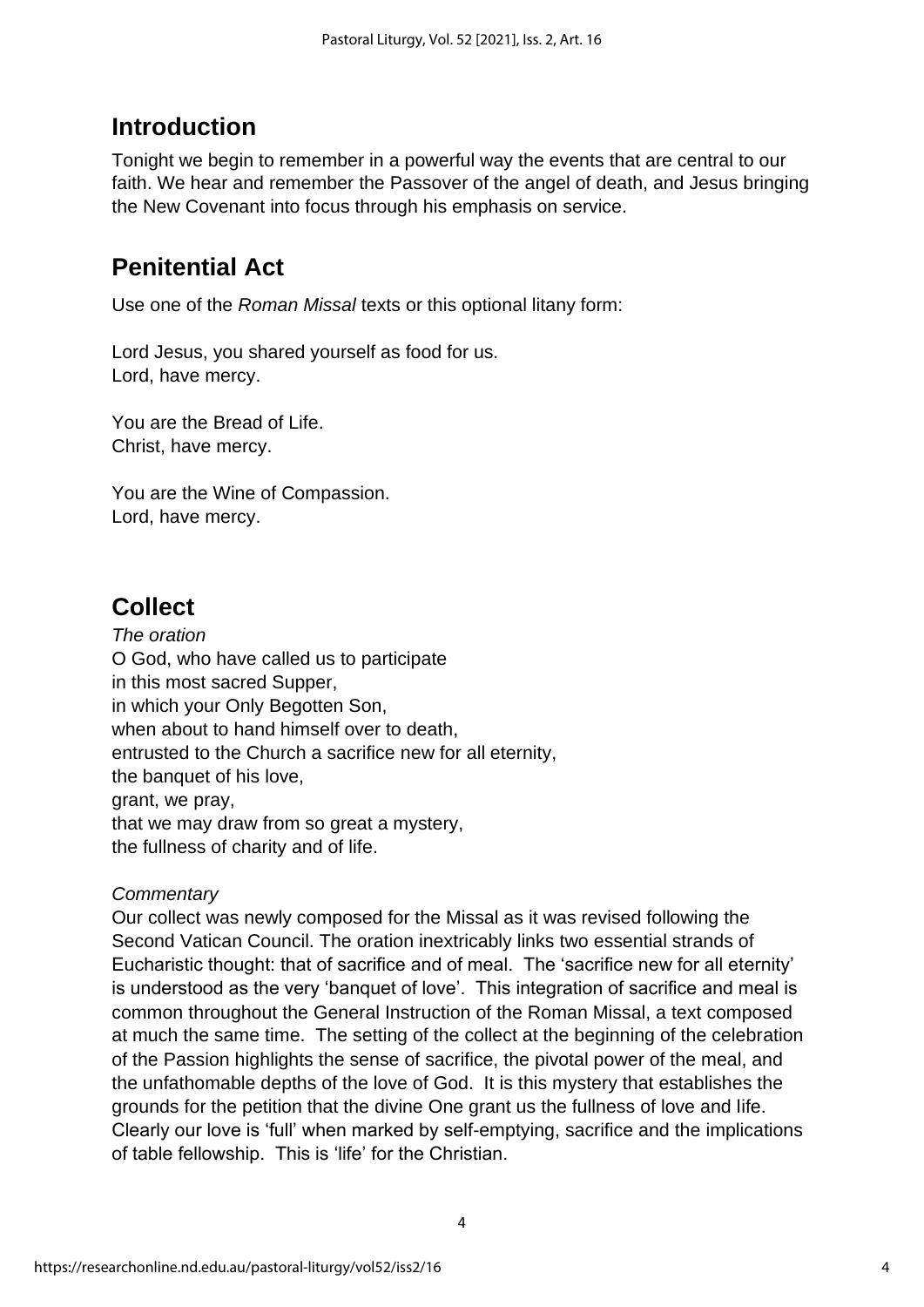The prayer has one unusual, if unfortunate, aspect. God is named as the one who has called us to 'participate' in the supper. Yet, if the Eucharist is related to the Last Supper, it is not through direct participation in it. If anything our celebration is the sacrament of the Lord's Supper, not the supper itself.

### **First Reading**

### **Exodus 12:1-8, 11-14**

Around 3000 years ago Moses and Aaron showed the people how to protect themselves from the angel of death by the blood of the lamb. It is in our Jewish roots that we find God's way of being present and remembering our needs.

### **Responsorial Psalm**

### **Psalm 115(116):12-13, 15-18**

*Our blessing cup is a communion with the Blood of Christ.*

The refrain for this psalm is taken from 1 Corinthians 10:16. This is a moment where the text from St Paul's letter melds perfectly with the psalm written many hundreds of years earlier. That the relationship between God and humankind has been so deeply expressed in song all of that time and until our own time indeed brings us into careful, prayerful interaction. It flows perfectly into the Second Reading.

### **Second Reading**

### **1 Corinthians 11:23-26**

Paul gives us the oldest recollection of the action of Jesus on the night before he died. After the resurrection this action becomes the way we express the paschal mystery in the Eucharist.

### **Gospel Reading**

### **John 13:1-15**

Following their Jewish tradition, Jesus and his disciples gather to celebrate the Passover. Jesus uses this opportunity to change the way they are to behave in the world, not like masters, but as servants to each other and the world.

### **Reflection**

The scripture speaks of sacrifice: of the slaughter of a year-old lamb or kid, so that its blood, representative of life itself, might serve to preserve the lives of the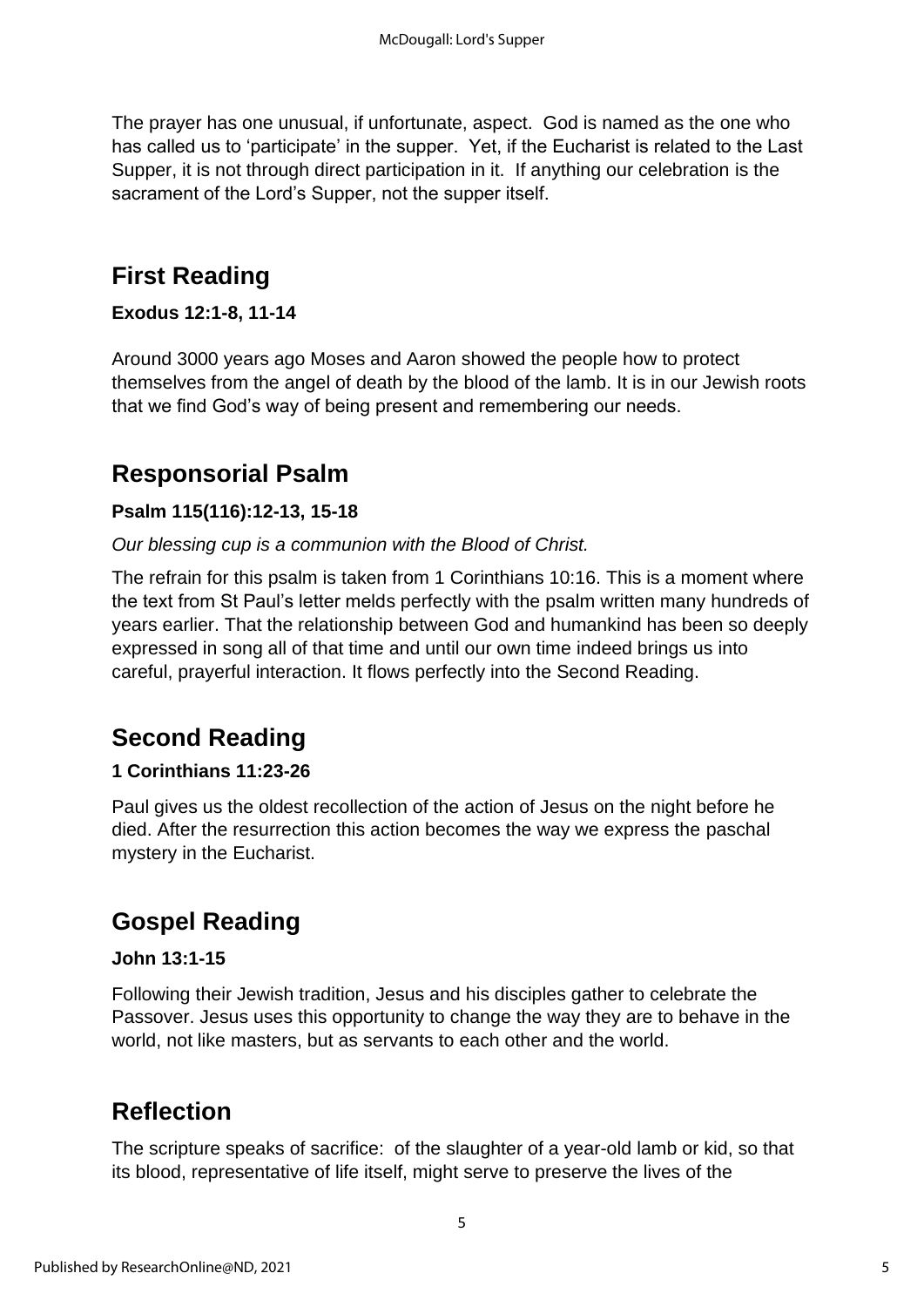Israelites when the Lord passed through the land of Egypt, striking down the firstborn of the Egyptians.

This would be the last, the most dramatic, of the ten plagues inflicted by God upon the Egyptians. Over and over, as the story goes, the Lord had displayed his power and might for all, Egyptian as well as Israelite, to behold. Through frogs and gnats and flies, through diseases afflicting livestock and human beings, through thunder and hail and water turned to blood, the peoples of the land were able to see that this God *is* God. Pharaoh's heart alone remained hardened. Hardened, it seems in the end, by God himself.

As the narrator recounts the first five of the plagues, as well as the seventh, we learn that the end result of each is that 'pharaoh's heart is hardened,' or that 'pharaoh hardened his heart.' But in the accounts of the sixth, the eighth and the ninth plagues, and explicitly again in the announcement of the tenth and final plague, we're told that it's God who hardens pharaoh's heart, in order that God's wonders may be multiplied in the land of Egypt.

Was God angry that pharaoh had refused six times to heed the warning of the plagues, and let the people of Israel go free? Was God incapable of forgiving a seventh time—the number that Simon Peter would suggest to Jesus as the most that could be expected of a person? What are we to make of a God who himself hardens the heart of the ruler of the land, and then punishes, not only the king, but his people as well?

The story of Israel's passage from slavery to freedom is one that has lifted up men and women living under the yoke of oppression, and inspired liberation movements in different places and at different moments in history. But elements of the story do disturb.

The Jewish community living in Alexandria just before the birth of Jesus seems to have found the depiction of God as one who hardens pharaoh's heart and then punishes him—and his people—rather disquieting. The Book of Wisdom *retells* the story of the plagues in a way that makes clear that God is not the type to harden anyone's heart. Rather, through the plagues, God tries *to speak to* the heart of pharaoh and his people. If the Egyptians worshiped animals and forces of nature, then God would try to speak to them through those very elements of his creation: through frogs and locusts and thunder and hail.

A later generation of Jews, also disturbed that one nation's freedom meant disaster for another, produced the midrash according to which, when the people of Israel emerged dry-shod from the sea, but the Egyptians were drowned with their horses, the angels of God began to sing in joy and thanksgiving. But God silenced them, asking them how it was possible to sing when his children were drowning in the sea. The midrash makes it clear that God's loving care extends even to those who had made his chosen ones suffer.

A similar quandary exists for the peoples of the land of Israel today, who struggle to find a way forward together when *atsma'ut* or independence for Israelis has meant *nakba* or catastrophe for Palestinians.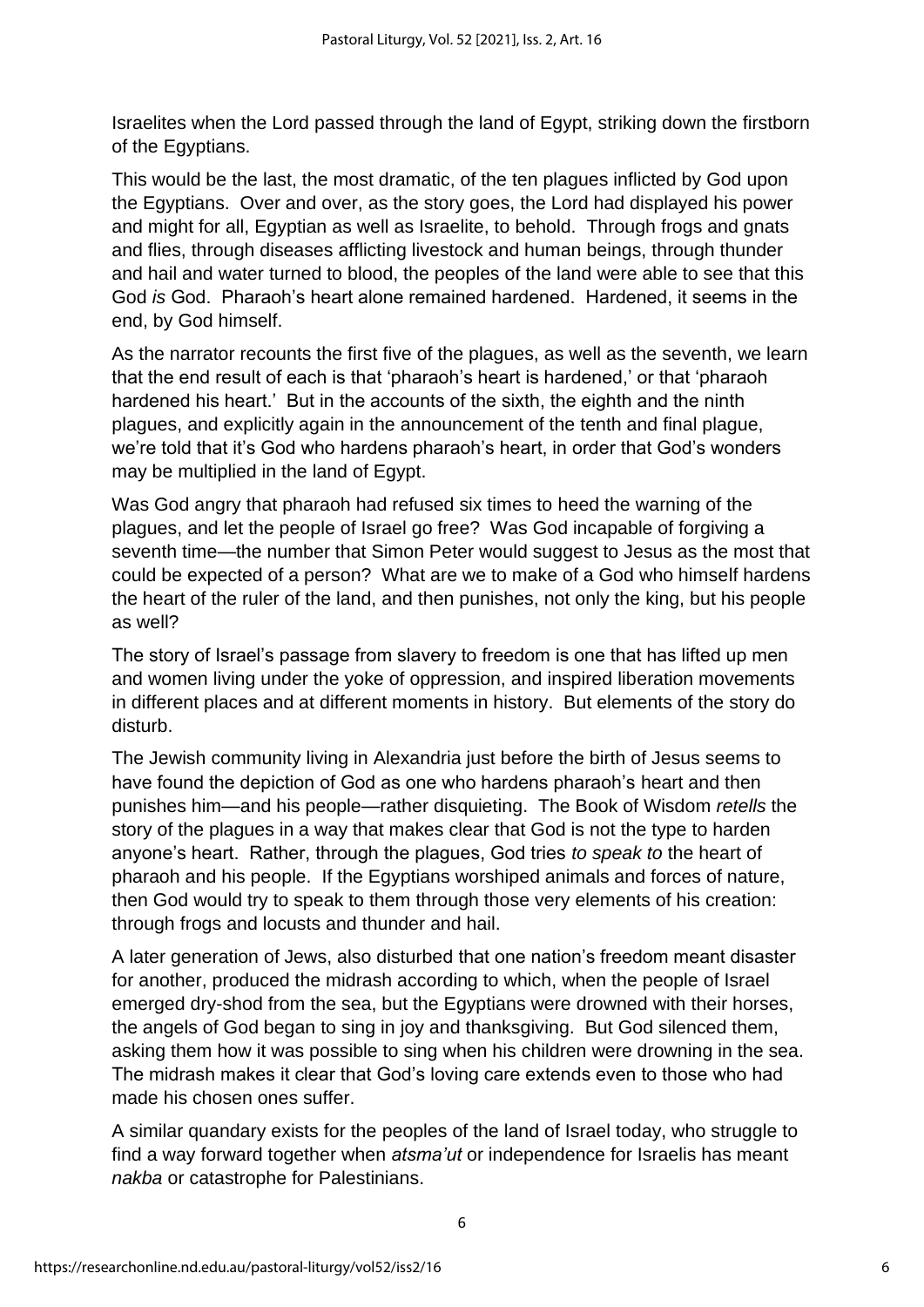This is the problem, in fact, that is posed by the way 'sacrifice' is often conceived. This is the problem that lies at the heart of the mystery we celebrate in these days of awe: how is it that life for some, or for the many, comes at the expense of others, or of another? Is life itself just a zero-sum game in which some get ahead at others' expense? And are the gods or God responsible for creating such a world worthy of our worship?

These are not questions that can be answered in a short homily. They should be the object of our reflection as we enter into the silence of this night that will conclude only with the A-word that we will sing together during the Great Vigil on Saturday night. I'll be reflecting further on these issues in our liturgies together tomorrow and Saturday. But I would be remiss if I didn't provide some indication now of what the Christian response to these questions is.

In the way that the Last Supper is crafted in the Gospel of John, Jesus shows us the way out of the zero-sum game, out of the trap in which life for me necessitates the death of someone else, in which happiness for me entails a life of sorrow for someone else, in which my life as master means that someone else is slave. Jesus does that, of course, by turning the logic of the exchange on its head: he, the Teacher and Master, assumes the identity of a servant, performs the work of a slave. And he does it willingly: 'No one takes my life from me; I lay it down of my own accord.' He does it out of love: 'Having loved his own who were in the world, he loved them to the end.'

In the tradition of the Orthodox churches, the gospel readings chosen for the great feasts of the Church are seldom the ones we might expect. In the Catholic tradition, on Christmas, we read the story of Jesus' birth as recounted in Matthew and Luke; on Epiphany, we read the story of the visit by the Magi; on Easter Sunday, we read from the gospels' resurrection accounts. In the Eastern Orthodox churches, by contrast, the story read on Christmas Day is the account of the visit by the Magi in Matthew 2; on Epiphany, what's proclaimed is the story of Jesus' baptism in Matthew 3; and on Easter Sunday, it's the prologue of John's Gospel that is sung: In the beginning was the Word…the Word became flesh, and we have *seen* his glory…

Tonight, we Catholics and other Christians from the churches of the West are like Orthodox Christians in choosing the gospel text that gets to the heart of the mystery, rather than one that recounts the history. The Jesus who washes the feet of his disciples turns the history of the world upside down; destroys the logic of the zerosum game; and offers us a glimpse into the very heart of God.

7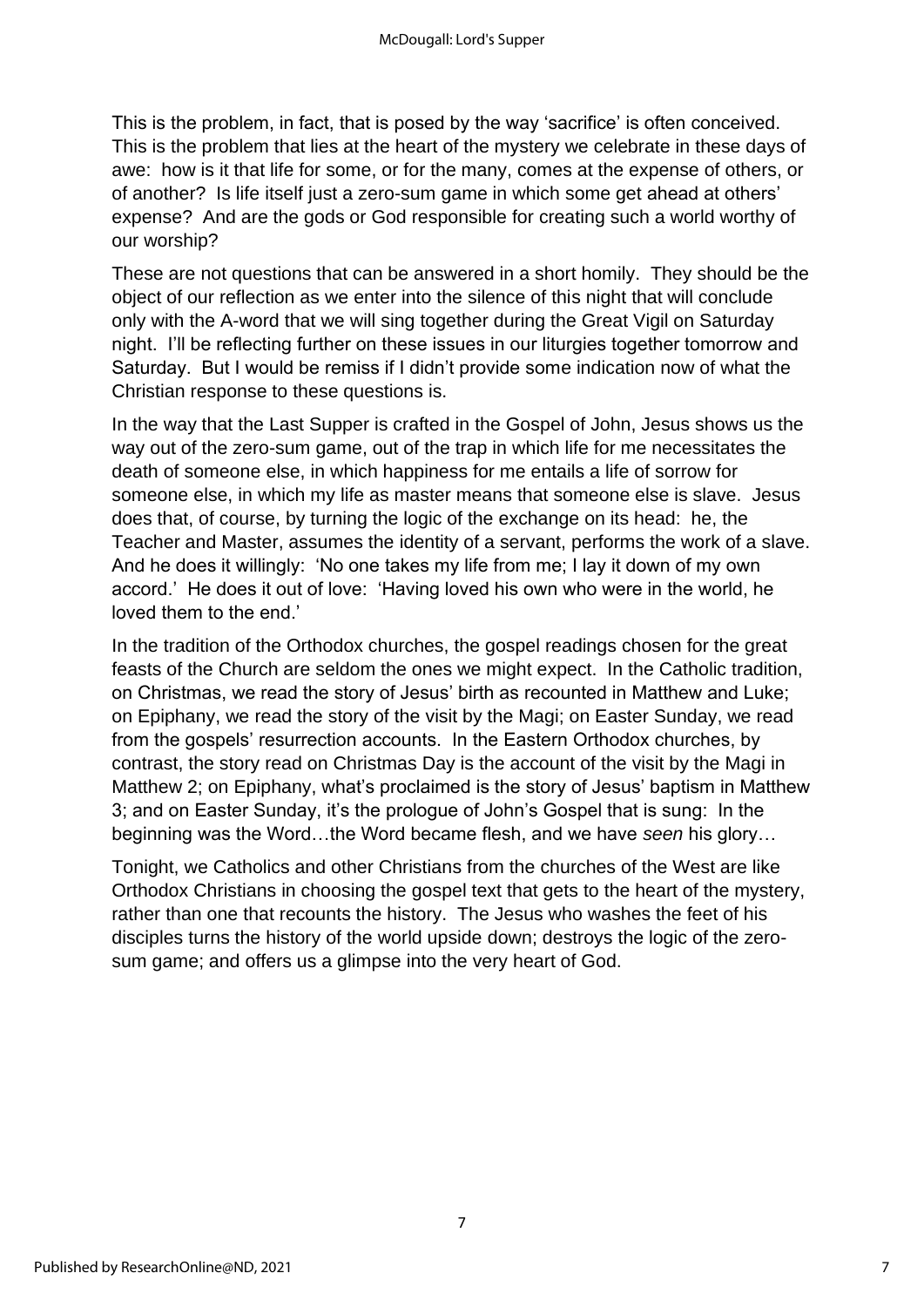## **Prayer of the Faithful**

### **Introduction**

As we remember Jesus' Last Supper with his friends, we turn to God in faith with the needs of our world and our community.

### **Petitions**

We pray for the Church, and especially Pope Francis, that the example of humble service will mirror the actions of our Lord Jesus Christ in the world today. *(Pause)* Lord hear us OR We pray to the Lord.

We pray for our governments around the world that their responses to the pandemic and climate change will be just and productive for all of their people. *(Pause)* Lord hear us OR We pray to the Lord.

We pray for those burdened by the faults of others. May they receive the grace of God so that they may nurture love for their enemies.

*(Pause)* Lord hear us OR We pray to the Lord.

We pray for those living in financial difficulties, particularly because of the pandemic. May the hearts of God's people be moved so that they see the sufferings of their neighbours and give charitably.

*(Pause)* Lord hear us OR We pray to the Lord.

We pray for our local community, especially for families broken by betrayal. May they have the humility to accept their faults and the same love Christ had for those who betrayed him.

*(Pause)* Lord hear us OR We pray to the Lord.

We pray for our community gathered here to celebrate the Eucharist on this special night. May it always hold a prominent place in our lives so that we are a light to the world.

### **Conclusion**

Father, we offer you these needs of our world and our community in the sure hope that you answer our prayers through the power of the Spirit and in the name of Jesus, your Son.

### **Amen.**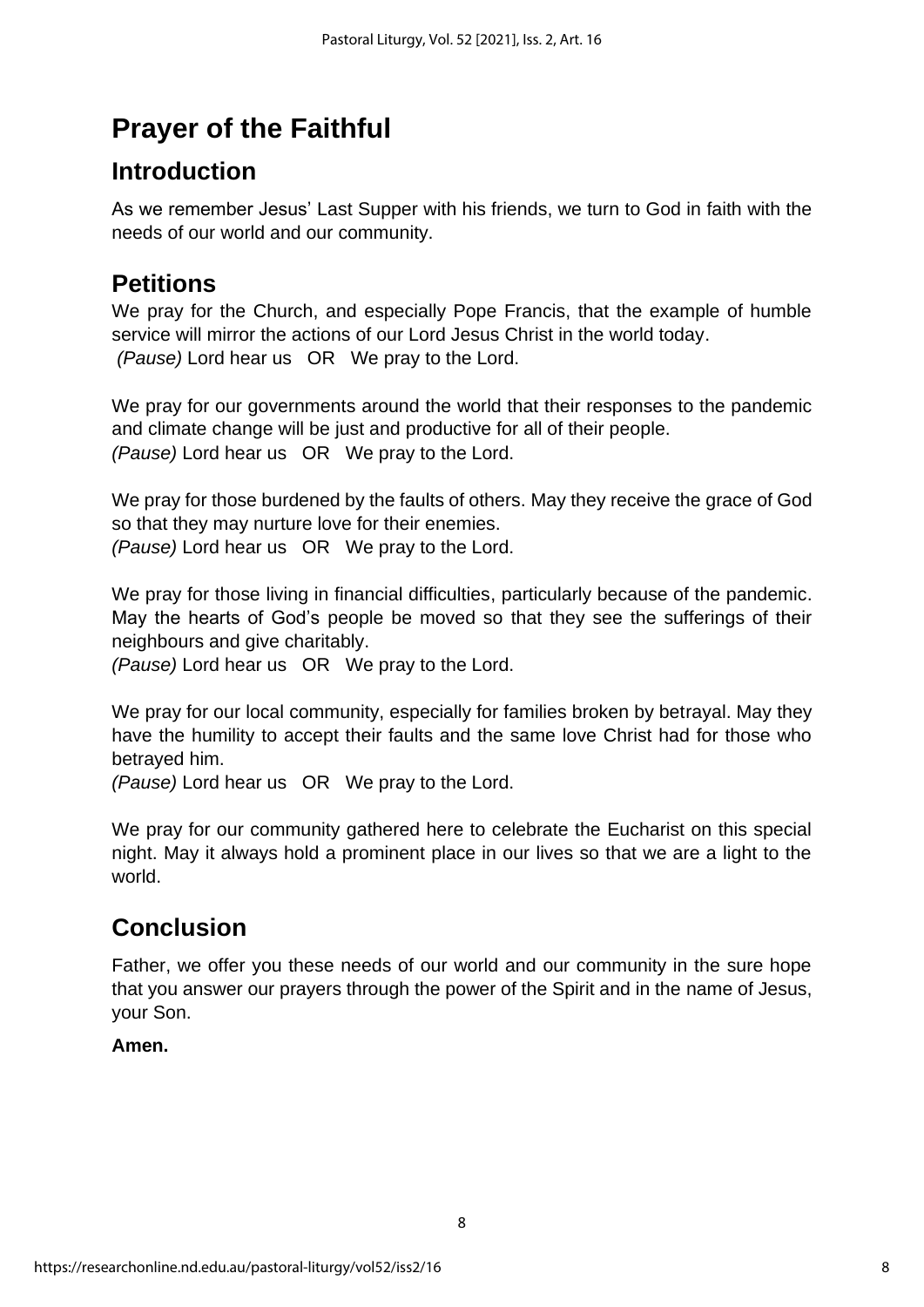### **Music selections by Alessio Loiacono and Chris deSilva**

### **GA**

Hymns for the Washing of the Feet: A new commandment. Unknown/ L Bartlett. 318 This is my will, my one command. J Quinn/SJ/ Gregorian Chant. 465

Offertory Hymn:

Ubi caritas et amor/ Where true love and charity are found. Gregorian Chant. 319 Ubi caritas. Taize. 324 Where there is charity and love. R Connolly. 323

Transfer of the Blessed Sacrament:

Hail our Saviour's glorious body/Pange Lingua. St Thomas Aquinas (tr. J Quinn SJ)/ Gregorian Chant. 320

Other Hymns for the Liturgy: An upper room did our Lord prepare. F P Green. 187 Bread of life and cup of blessing. D Dufner OSB/ R Bonighton. 196 Christians, let us love one another. A Nigro SJ and M Foltz SNJM/ French melody. 206 Love is his word. L Connaughton/ A Milner. 462 No greater love. M Joncas. 460 Song of the Lord's supper. M Joncas. 322 The servant song. R Gillard. 487 The song of the supper. J Bell. 385 This body will be given for you. C Willcock SJ. 387 We remember. M Haugen. 446

### **AOV1**

In the breaking of the bread. B Hurd. 58 Bread for the world broken. C Walker. 60 We remember. M Haugen. 81

### **AOV2**

Bread broken, wine shared. R Horner. 155 The servant song. R Gillard. 169

### **AOV4Kids**

Take and eat. M Russell. 114 To live like Jesus. M O'Brien/D Pudney. 160 We give thanks. M O'Brien/T Watts. 105 We live and love by your word. K Bates. 118

### Entrance Song

#### **AOVNG**

I am the bread of life. Tom Kaczmarek. 72 Jesus, bread of life. Amanda McKenna. 80 **CWB**

I am the bread of life. Suzanne Toolan. 718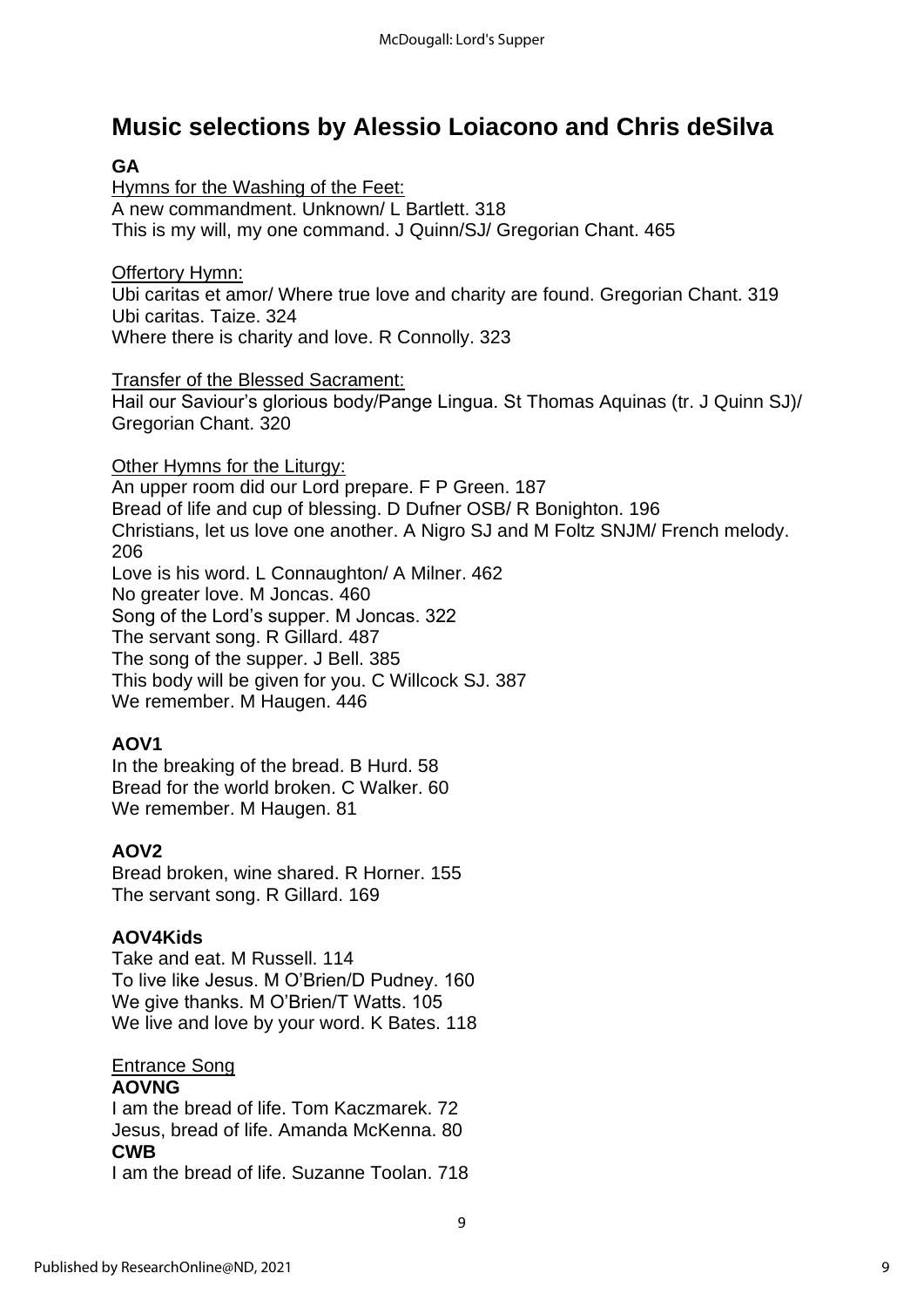### **CWBII**

I am the bread of life. Suzanne Toolan RSM. 509 Song of the Lord's supper. Michael Joncas. 311

#### Washing of Feet

#### **CWB**

Where there is charity and love. Richard Connolly. 863 **CWBII**

At the supper, Christ the Lord. David Mowbray. 313 This is my commandment. John 15. 312

Ubi caritas et amor (Setting II). Taizé Community. 633 Where there is charity and love. Richard Connolly. 638 **S&S2**

Ubi caritas. Bob Hurd. 367

#### Offertory Processional

#### **CWB**

A new commandment. Anon. 615

An upper room did our Lord prepare. Frederick Pratt Green. 620

#### **CWBII**

A new commandment. Anon. 443 An upper room. Fred Pratt Green. 309 Stay with me, remain here with me. Taizé Community. 317

#### Communion Processional

#### **CWB**

By your priestly power, O risen Lord. James Phillip McAuley. 634 **CWBII**

By your priestly power, O risen Lord. James Phillip McAuley. 462 Eat this bread, drink this cup. Taizé Community. 484 Servant song. Richard Gillard. 461

Take and eat. James Quinn, SJ/Michael Joncas. 608

The glory of the cross we sing. John Ainslie. 310

#### **S&S2**

Glory in the cross. Dan Schutte. 313

#### Transfer of the Holy Eucharist

#### **CWB**

Hail our Saviour's glorious body. St Thomas Aquinas, tr. James Quinn SJ. 700 Sing my tongue the Saviour's glory. St Thomas Aquinas, tr. Edward Caswall. 252 Sing my tongue the Saviour's glory. St Thomas Aquinas, tr. Edward Caswall. 806 **CWBII**

Sing, my tongue, the Saviour's glory. St. Thomas Aquinas, tr. Edward Caswall. 314 Sing, my tongue, the Saviour's glory. St. Thomas Aquinas, tr. Edward Caswall. 315 Pange lingua gloriosi. St. Thomas Aquinas, tr. James Quinn, SJ. 320